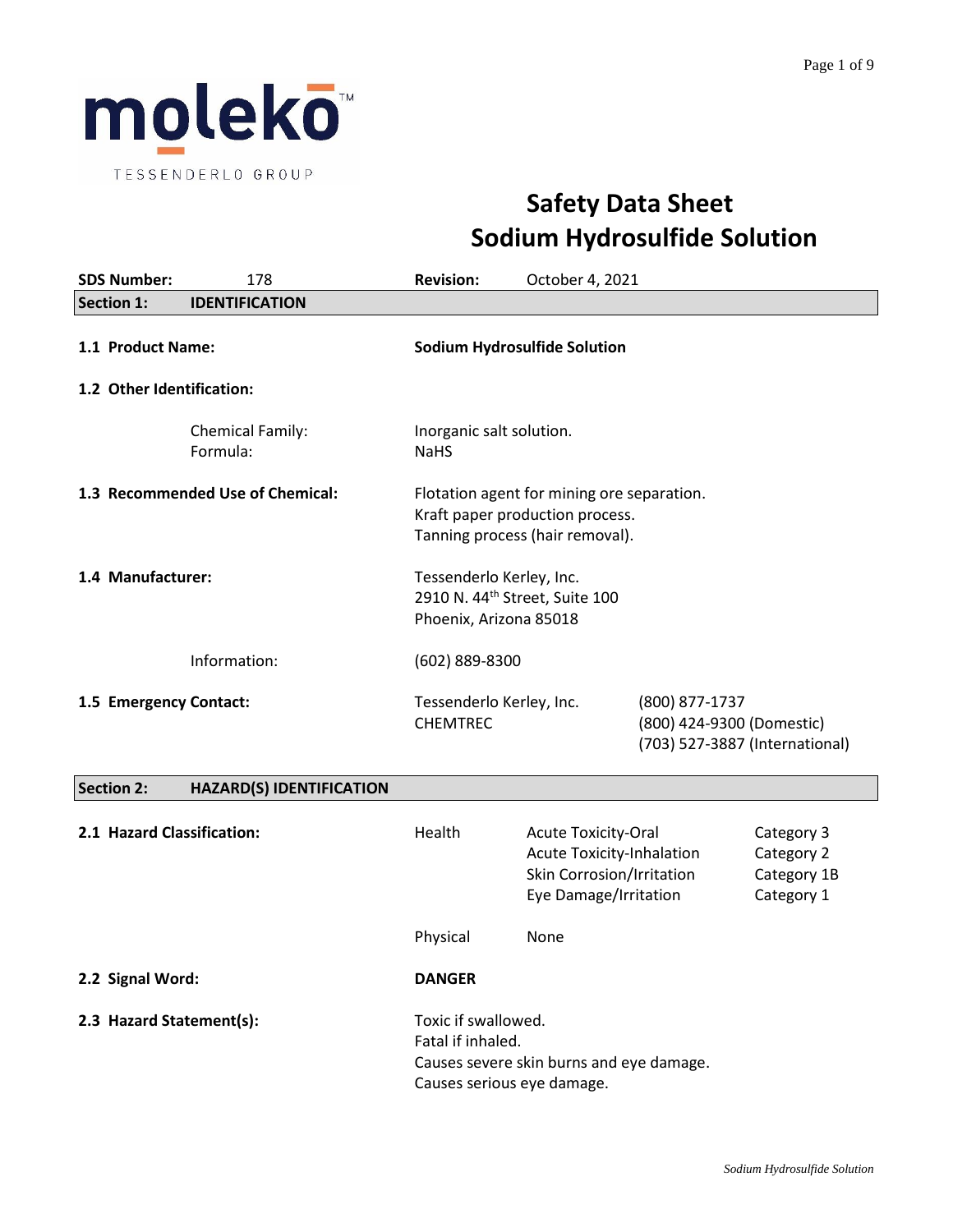

# **2.4 Symbol(s):**

| 2.5 Precautionary Statement(s): | If swallowed: Rinse mouth. Do NOT induce vomiting.<br>Immediately call a poison center, doctor/regional medical center.<br>If on skin (or hair): Take off immediately all contaminated<br>clothing. Rinse skin with water/shower. Immediately call a<br>poison center, doctor or regional medical center. Wash<br>contaminated clothes before reuse.<br>If inhaled: Remove person to fresh air and keep comfortable for<br>breathing. Immediately call a poison center, doctor or regional<br>medical center.<br>If in eyes: Rinse cautiously with water for several minutes.<br>Remove contact lenses, if present and easy to do so. Continue<br>rinsing. Immediately call a poison center, doctor or regional<br>medical center.<br>Wash hands and face thoroughly after handling. Do not eat, drink<br>or smoke when using this product.<br>Do not breathe gas/mist/vapors.<br>Wear neoprene rubber gloves, chemical suit, boots and chemical<br>goggles and full-face shield.<br>Use only outdoors or in a well-ventilated area. Store locked up in<br>a well-ventilated place. Keep container tightly closed.<br>In case of inadequate ventilation, wear self-contained breathing<br>apparatus (SCBA).<br>Dispose of contents/container in to chemical waste facility in<br>accordance with local, state and federal regulations.<br>Do not allow release to aquatic waterways. |
|---------------------------------|--------------------------------------------------------------------------------------------------------------------------------------------------------------------------------------------------------------------------------------------------------------------------------------------------------------------------------------------------------------------------------------------------------------------------------------------------------------------------------------------------------------------------------------------------------------------------------------------------------------------------------------------------------------------------------------------------------------------------------------------------------------------------------------------------------------------------------------------------------------------------------------------------------------------------------------------------------------------------------------------------------------------------------------------------------------------------------------------------------------------------------------------------------------------------------------------------------------------------------------------------------------------------------------------------------------------------------------------------------------------------------------|
| 2.6 Unclassified Hazard(s):     | Aquatic toxicity                                                                                                                                                                                                                                                                                                                                                                                                                                                                                                                                                                                                                                                                                                                                                                                                                                                                                                                                                                                                                                                                                                                                                                                                                                                                                                                                                                     |

**2.7 Unknown Toxicity Ingredient:** None

# **Section 3: COMPOSITION/INFORMATION on INGREDIENTS**

### **3.1 Chemical Ingredients:** (See Section 8 for exposure guidelines)

| Chemical           | <b>Synonym Common Name</b> | CAS No.    | <b>EINECS No.</b> | % by Wt.      |
|--------------------|----------------------------|------------|-------------------|---------------|
| Sodium sulfanide   | Sodium hydrosulfide        | 16721-80-5 | 240-778-0         | 40 to 49      |
| Di-sodium sulphide | Sodium sulfide             | 1313-82-2  | 215-211-5         | <1.0, Typical |
| Sodium carbonate   | Sodium carbonate           | 497-19-8   | 207-838-8         | <3.0, Typical |
| Water              | Water                      | 7732-18-5  | 231-791-2         | Remaining %   |

#### **Section 4: FIRST AID MEASURES**

# **4.1 Symptoms/Effects:**

Acute: Eye contact may cause serious eye damage. Skin contact may cause damage to skin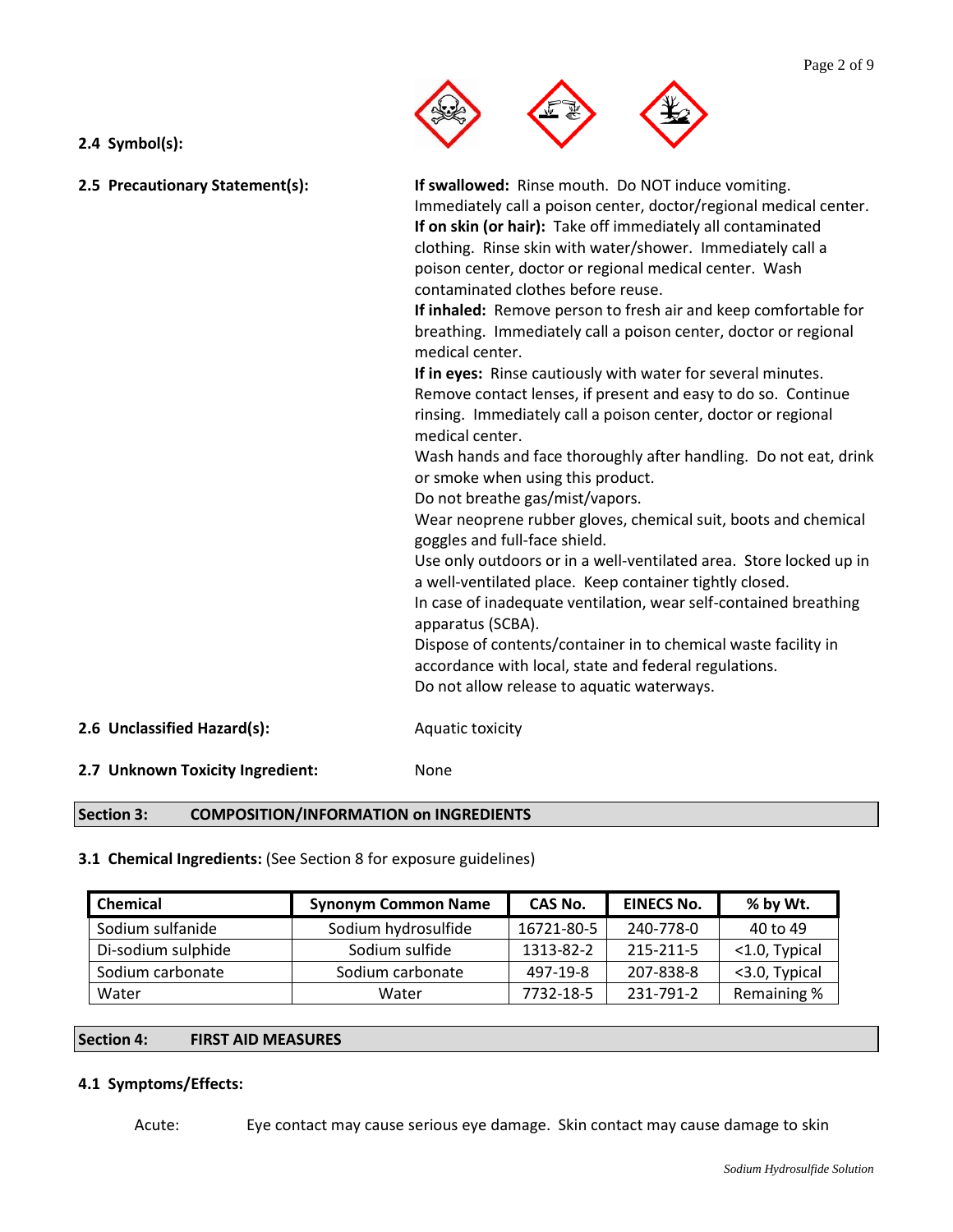tissue. Ingestion may cause severe damage to the gastrointestinal tract.

Chronic: No known chronic effects.

- **4.2 Eyes:** Immediately flush with large quantities of water for 15 minutes. Hold eyelids apart during irrigation to ensure thorough flushing of the entire area of the eye and lids. Obtain immediate medical attention.
- **4.3 Skin:** Immediately flush with large quantities of water. Remove contaminated clothing under a safety shower. Obtain immediate medical attention.
- **4.4 Ingestion:** DO NOT INDUCE VOMITING. Give 2 to 4 glasses of water. If vomiting does occur, repeat giving fluids. Obtain immediate medical attention.
- **4.5 Inhalation:** Remove victim from contaminated atmosphere. If breathing is labored, administer Oxygen. If breathing has ceased, clear airway and start CPR. Obtain immediate medical attention.

#### **Section 5: FIRE FIGHTING MEASURES**

#### **5.1 Flammable Properties:** (See Section 9, for additional flammable properties)

| NFPA: | Health - 3 | Flammability - 2 | <b>Reactivity - 1</b> |
|-------|------------|------------------|-----------------------|
|-------|------------|------------------|-----------------------|

#### **5.2 Extinguishing Media:**

| 5.2.1 Suitable Extinguishing Media: | Solution is not flammable; use media suitable for combustibles |
|-------------------------------------|----------------------------------------------------------------|
|                                     | involved in fire.                                              |

**5.2.2 Unsuitable Extinguishing Media:** Not applicable

#### **5.3 Protection of Firefighters:**

#### **5.3.1 Specific Hazards Arising from the Chemical:**

**Physical Hazards:** Solution is not flammable. However, if solutions of this product are exposed to excessive heat Hydrogen sulfide vapors will be released and may form flammable mixtures with air (4.3 to 46%  $H<sub>2</sub>S$ ).

# **Chemical Hazards:** Solution contact with acids or acidic materials will cause highly toxic Hydrogen sulfide vapors to be released.

#### **5.3.2 Protective Equipment and Precautions for Firefighters:**

Firefighters should wear self-contained breathing apparatus (SCBA) and full fire-fighting turnout gear. Keep containers/storage vessels in fire area cooled with water spray.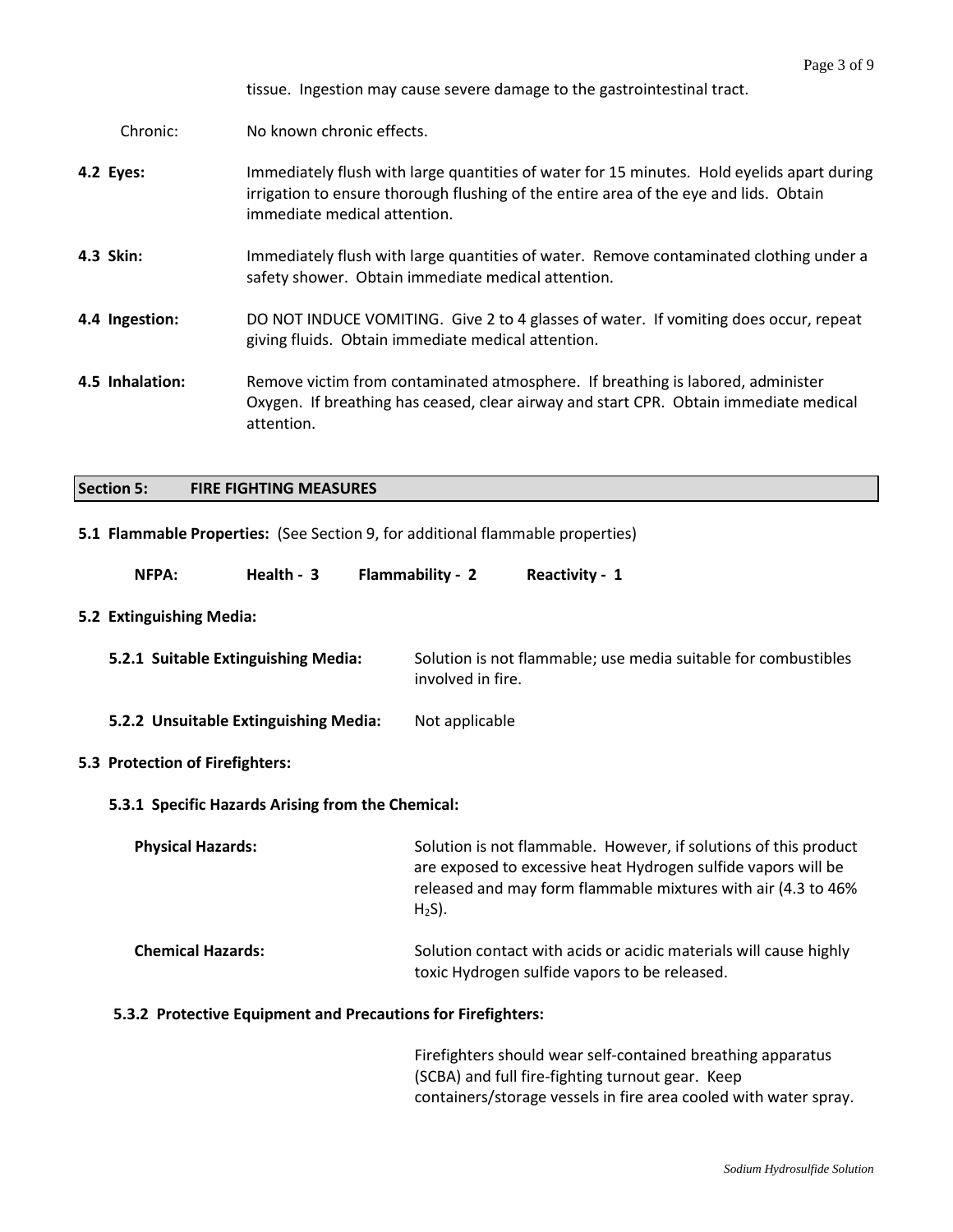# **Section 6: ACCIDENTAL RELEASE MEASURES**

| <b>6.1 Personal Precautions:</b>                 | Use personal protective equipment specified in Section 8. Isolate the<br>release area and deny entry to unnecessary, unprotected and untrained<br>personnel.                                                                                                                                                                                       |
|--------------------------------------------------|----------------------------------------------------------------------------------------------------------------------------------------------------------------------------------------------------------------------------------------------------------------------------------------------------------------------------------------------------|
| <b>6.2 Environmental Precautions:</b>            | Keep out of "waters of the United States" because of product aquatic<br>toxicity (See Section 12).                                                                                                                                                                                                                                                 |
| 6.3 Methods of Containment:                      |                                                                                                                                                                                                                                                                                                                                                    |
| <b>Small Release:</b>                            | Confine and absorb small releases with sand, earth or inert absorbents.                                                                                                                                                                                                                                                                            |
| Large Release:                                   | Shut off release if safe to do so. Dike spill area with earth, sand or other<br>inert absorbents to prevent runoff into surface waterways (aquatic<br>toxicity), sewers or storm drains.                                                                                                                                                           |
| 6.4 Method for Cleanup:                          |                                                                                                                                                                                                                                                                                                                                                    |
| <b>Small Release:</b>                            | Spray a weak (3-5%) solution of Hydrogen peroxide over the spill area to<br>stop the release of toxic Hydrogen sulfide (oxidation of reactive sulfides)<br>and to help neutralize the spill area. Once neutralized spilled material<br>can be shoveled up and placed in plastic drums for disposal as a chemical<br>waste. Use non-sparking tools. |
| Large Release:                                   | Recover as much of the spilled product as possible using an air-operated<br>diaphragm pump, hoses and non-sparking tools. If possible, use this<br>material as originally intended. If the material is unusable it must be<br>disposed of as a chemical waste. Treat the remaining material on the<br>ground as a small release (above).           |
| <b>Section 7:</b><br><b>HANDLING and STORAGE</b> |                                                                                                                                                                                                                                                                                                                                                    |
| 7.1 Handling:                                    | Avoid contact with skin and eyes. Use only in a well-ventilated area.<br>Wash thoroughly after handling. Avoid breathing of product vapors.                                                                                                                                                                                                        |
| 7.2 Storage:                                     | Store in well-ventilated areas. Do not store combustibles in the area of<br>storage vessels. Keep away from any sources of heat or flame. Store<br>totes and smaller containers out of direct sunlight at moderate<br>temperatures. (See Section 10.5, for materials of construction)                                                              |

# **Section 8: EXPOSURE CONTROLS/PERSONAL PROTECTION**

#### **8.1 Exposure Guidelines:**

| Chemical         | <b>OSHA PELS</b> |                  | <b>ACGIH TLVS</b> |       |
|------------------|------------------|------------------|-------------------|-------|
|                  | TWA              | STEL             | <b>TWA</b>        | STEL  |
| Hydrogen sulfide | None             | 20 ppm (Ceiling) | 1 ppm             | 5 ppm |
| Sodium sulfanide | None             | None             | None              | None  |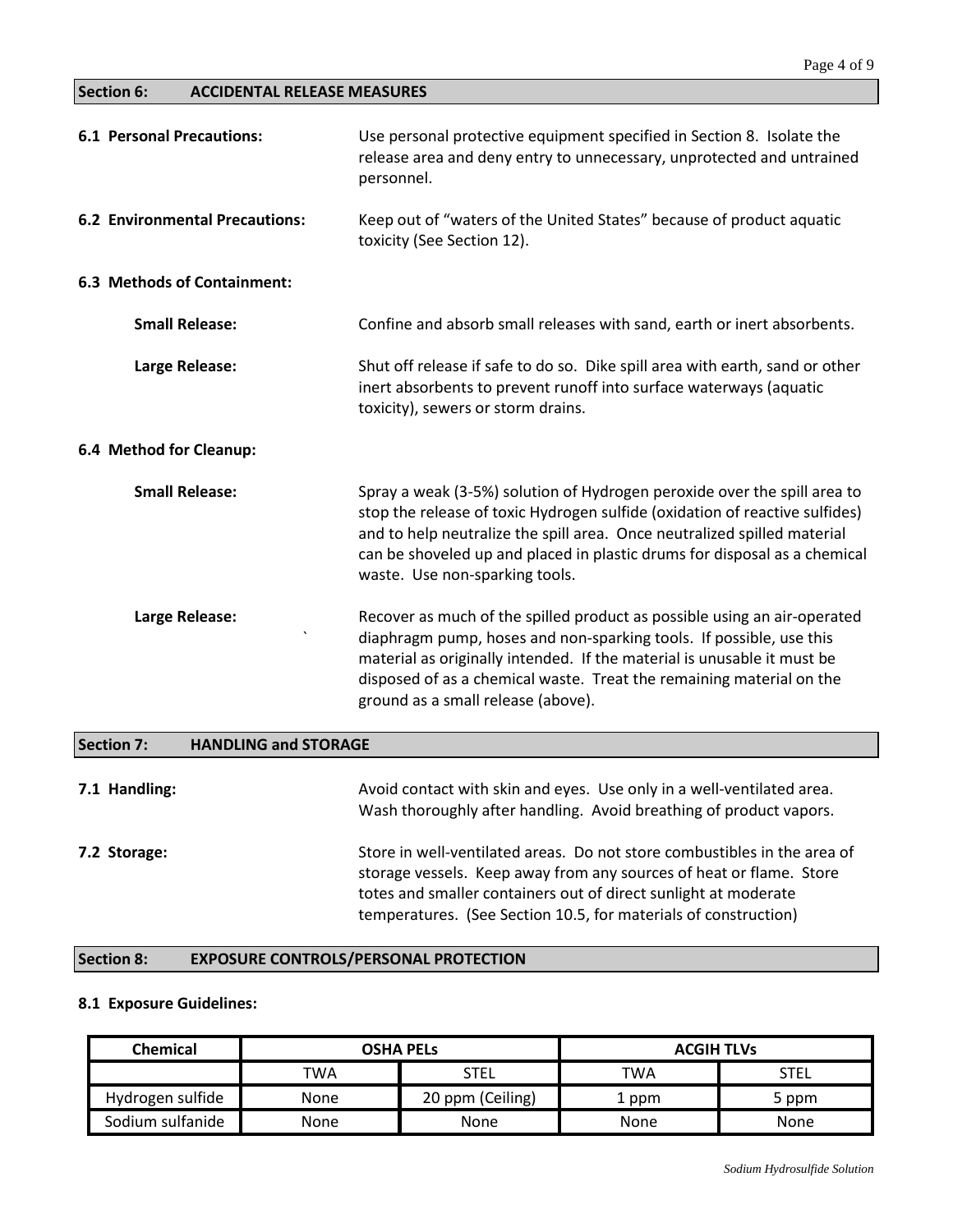| Di-sodium sulphide | None | None | None | None |
|--------------------|------|------|------|------|
| Sodium carbonate   | None | None | None | None |
| Water              | None | None | None | None |

**8.2 Engineering Controls:** Use adequate exhaust ventilation to prevent inhalation of product vapors. Keep eye wash/safety showers in areas where product is used.

#### **8.3 Personal Protective Equipment (PPE):**

| 8.3.1 Eye/Face Protection:    | Chemical goggles and a full face shield.                                                                                                                                                                                                                                                                                                                                                                                                                                                                                                                                                                                                                                                                                                                                                                                                                             |
|-------------------------------|----------------------------------------------------------------------------------------------------------------------------------------------------------------------------------------------------------------------------------------------------------------------------------------------------------------------------------------------------------------------------------------------------------------------------------------------------------------------------------------------------------------------------------------------------------------------------------------------------------------------------------------------------------------------------------------------------------------------------------------------------------------------------------------------------------------------------------------------------------------------|
| 8.3.2 Skin Protection:        | Sodium hydrosulfide solutions are highly alkaline. Neoprene rubber<br>gloves/boots and chemical suit should be worn to prevent liquid contact.                                                                                                                                                                                                                                                                                                                                                                                                                                                                                                                                                                                                                                                                                                                       |
| 8.3.3 Respiratory Protection: | Respiratory protection is based on potential exposure to $H_2S$ vapors.<br>Hydrogen sulfide is a highly toxic gas. Respiratory protection<br>requirements should be based on a hazard assessment of the specific<br>operation. If use conditions generate vapor, mist or aerosol and<br>adequate ventilation (e.g., outdoor or well-ventilated are) is not available,<br>use a NIOSH-approved gas mask respirator with hydrogen sulfide<br>canister/cartridge to reduce potential for inhalation exposure. Where<br>exposure potential necessitates a higher level of protection, use a NIOSH-<br>approved, positive-pressure/pressure-demand, air-supplied<br>respirator. When using respirator cartridges or canisters, they must be<br>changed frequently (following each use or at the end of the work shift) to<br>assure breakthrough exposure does not occur. |

**8.3.4 Hygiene Considerations:** Common good industrial hygiene practices should be followed, such as washing thoroughly after handling and before eating or drinking.

#### **Section 9: PHYSICAL and CHEMICAL PROPERTIES**

| 9.1 Appearance:                       | May be yellow to red to dark green to black liquid. |
|---------------------------------------|-----------------------------------------------------|
| 9.2 Odor:                             | Rotten egg odor.                                    |
| 9.3 Odor Threshold:                   | 4.7 ppb (Hydrogen sulfide)                          |
| 9.4 pH:                               | 11.5 to 12.5                                        |
| 9.5 Melting Point/Freezing Point:     | 42 to 64°F (16.6 to 17.8°C)                         |
| 9.6 Boiling Point:                    | 234 to 243°F (112.2 to 117.2°C)                     |
| 9.7 Flash Point:                      | Not determined                                      |
| 9.8 Evaporation Rate:                 | Not determined                                      |
| 9.9 Flammability:                     | Not applicable                                      |
| 9.10 Upper/Lower Flammability Limits: | 4.3 to 46% in air (Hydrogen sulfide)                |
| 9.11 Vapor Pressure:                  | 17 mm Hg @ 68°F                                     |
| 9.12 Vapor Density:                   | $1.17$ (Air = 1.0)                                  |
| 9.13 Relative Density:                | 1.27 to 1.33 (10.6 to 11.1 lbs/gal)                 |
| 9.14 Solubility:                      | Complete                                            |
| 9.15 Partition Coefficient:           | Not applicable                                      |
| 9.16 Auto-ignition Temperature:       | Not applicable                                      |
| 9.17 Decomposition Temperature:       | Not determined                                      |
| 9.18 Viscosity:                       | 7 cP @ $100^{\circ}$ F (literature)                 |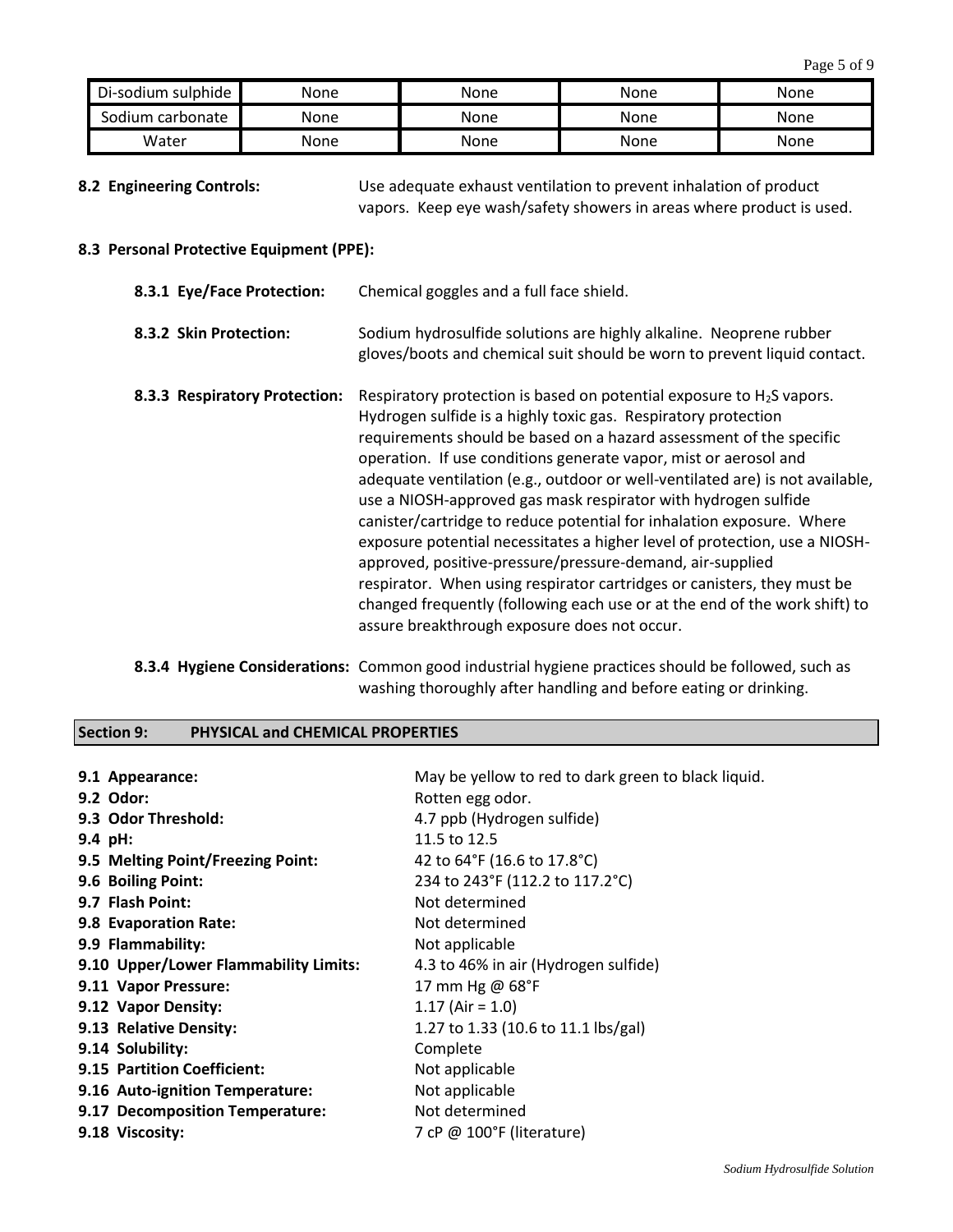| <b>Section 10:</b><br><b>STABILITY and REACTIVITY</b> |                                                                                                                                                                                                                                                                                                                                                                                                                                                                                                                                                                                                                       |
|-------------------------------------------------------|-----------------------------------------------------------------------------------------------------------------------------------------------------------------------------------------------------------------------------------------------------------------------------------------------------------------------------------------------------------------------------------------------------------------------------------------------------------------------------------------------------------------------------------------------------------------------------------------------------------------------|
| 10.1 Reactivity:                                      | Sodium hydrosulfide solution reacts with all acids, including weak<br>organic acids, liberating highly toxic Hydrogen sulfide gas. The<br>solution also reacts with oxidizing agents which may precipitate<br>elemental Sulfur.                                                                                                                                                                                                                                                                                                                                                                                       |
| 10.2 Chemical Stability:                              | This product is stable under normal (ambient) temperature and<br>pressure.                                                                                                                                                                                                                                                                                                                                                                                                                                                                                                                                            |
| 10.3 Possibility of Hazardous Reactions:              | See Section 10.5.                                                                                                                                                                                                                                                                                                                                                                                                                                                                                                                                                                                                     |
| 10.4 Conditions to Avoid:                             | See Section 10.5.                                                                                                                                                                                                                                                                                                                                                                                                                                                                                                                                                                                                     |
| 10.5 Incompatible Materials:                          | Acids will cause the release of highly toxic Hydrogen sulfide.<br>Sodium hydrosulfide reacts violently with diazonium salts.<br>Sodium hydrosulfide solution is not compatible with Copper,<br>Zinc, Aluminum or their alloys (i.e. bronze, brass, galvanized<br>metals, etc.). Sodium hydrosulfide is corrosive to carbon steel<br>above 150° F (65.5° C). These materials of construction should<br>not be used in handling systems or storage containers for this<br>product. Dilution of NaHS with water will increase the evolution<br>of Hydrogen sulfide. Dilution should be done in an enclosed<br>container. |
| 10.6 Hazardous Decomposition Products:                | Heating this product will evolve Hydrogen sulfide gas. Fire<br>conditions will also cause the production of Sulfur dioxide.<br>Hydrogen sulfide may form flammable mixtures (4.3 to 46% $H_2S$ )<br>with air. Heating to decomposition emits fumes of sulfoxides and<br>Sodium sulfide.                                                                                                                                                                                                                                                                                                                               |

# **Section 11: TOXICOLOGICAL INFORMATION**

| 11.1 Oral:       | Ingestion Rat $LD_{50}$ : 0.5 to 5 gm/kg (sodium hydrosulfide)<br>Intraperitoneal Rat LD <sub>50</sub> : 14.6 mg/kg (sodium hydrosulfide)<br>Intraperitoneal Mus LD <sub>50</sub> : 18 mg/kg (sodium hydrosulfide)<br>Intraperitoneal Rat $TD_{LO}$ : 67.5 mg/kg intermittent (sodium hydrosulfide)<br>Intraperitoneal Mus TD <sub>LO</sub> : 35 mg/km intermittent (sodium hydrosulfide) |
|------------------|-------------------------------------------------------------------------------------------------------------------------------------------------------------------------------------------------------------------------------------------------------------------------------------------------------------------------------------------------------------------------------------------|
| 11.2 Dermal:     | Subcutaneous Mouse LD <sub>50</sub> : 200 mg/km (sodium hydrosulfide)                                                                                                                                                                                                                                                                                                                     |
| 11.3 Inhalation: | Inhalation-Rat $LC_{50}$ : 444 ppm (hydrogen sulfide)<br>Inhalation-Mus $LC_{50}$ : 1,500 mg/m <sup>3</sup> 18 minutes (hydrogen sulfide)<br>Inhalation-Rat LC <sub>50</sub> : 1,500 mg/m <sup>3</sup> 14 minutes (hydrogen sulfide)                                                                                                                                                      |
| 11.4 Eyes:       | Sodium sulfide in contact with human eye has been noted to cause burns                                                                                                                                                                                                                                                                                                                    |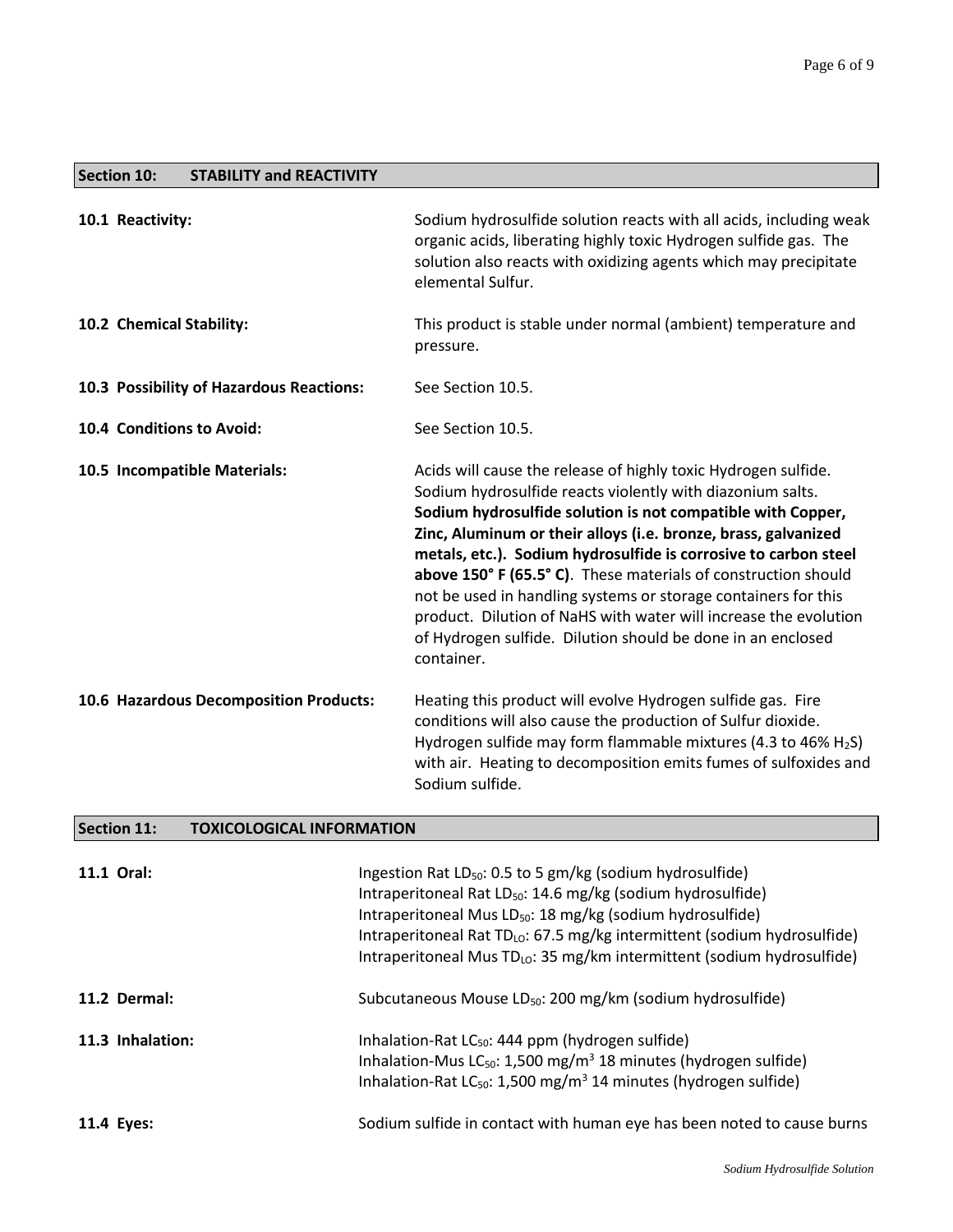|                                                     | Page 7 of 9                                                                                                                                                                                                                                                                                                                                                                                                                                                                                                                                                                                                                                                                                                                                                                                                                          |
|-----------------------------------------------------|--------------------------------------------------------------------------------------------------------------------------------------------------------------------------------------------------------------------------------------------------------------------------------------------------------------------------------------------------------------------------------------------------------------------------------------------------------------------------------------------------------------------------------------------------------------------------------------------------------------------------------------------------------------------------------------------------------------------------------------------------------------------------------------------------------------------------------------|
|                                                     | which may be slow to heal owing presumably to strong alkalinity.                                                                                                                                                                                                                                                                                                                                                                                                                                                                                                                                                                                                                                                                                                                                                                     |
| 11.5 Chronic/Carcinogenicity:                       | Not listed in NTP, IARC or by OSHA.                                                                                                                                                                                                                                                                                                                                                                                                                                                                                                                                                                                                                                                                                                                                                                                                  |
| 11.6 Teratology:                                    | No data available.                                                                                                                                                                                                                                                                                                                                                                                                                                                                                                                                                                                                                                                                                                                                                                                                                   |
| 11.7 Reproduction:                                  | No data available.                                                                                                                                                                                                                                                                                                                                                                                                                                                                                                                                                                                                                                                                                                                                                                                                                   |
| 11.8 Mutagenicity:                                  | No data available.                                                                                                                                                                                                                                                                                                                                                                                                                                                                                                                                                                                                                                                                                                                                                                                                                   |
| <b>Section 12:</b><br><b>ECOLOGICAL INFORMATION</b> |                                                                                                                                                                                                                                                                                                                                                                                                                                                                                                                                                                                                                                                                                                                                                                                                                                      |
| 12.1 Ecotoxicity:                                   | Static acute 96 hour-LC <sub>50</sub> for mosquito fish is 206 mg/L ( $Tl_m$ - fresh water)<br>LC <sub>50</sub> Fly inhalation 1,500 mg/m <sup>3</sup> , 7 minutes<br>LC <sub>50</sub> Fathead minnow: 0.55 mg/L, 96 hours (sodium hydrosulfide)<br>TL <sub>m</sub> Gammarus 0.84 mg/L, 96 hours (hydrogen sulfide)<br>TL <sub>m</sub> Ephemera 0.316 mg/L, 96 hours (hydrogen sulfide)<br>TL <sub>m</sub> Fathead minnow 0.071 - 0.55 mg/L @ 6-24°C, 96 hour flow through<br>bioassay (hydrogen sulfide)<br>TL <sub>m</sub> Bluegill 0.0090 - 0.0140 mg/L @ 20-22 <sup>o</sup> C, 96 hour flow through<br>bioassay (hydrogen sulfide)<br>TL <sub>m</sub> Brook trout 0.0216 - 0.0308 mg/L @ 8-12.5ºC, 96 hour flow through<br>bioassay (hydrogen sulfide).<br>LC <sub>50</sub> Fathead minnow: 1.38 mg/L, 48 hours (sodium sulfide) |
| 12.2 Persistence & Degradability:                   | No data available.                                                                                                                                                                                                                                                                                                                                                                                                                                                                                                                                                                                                                                                                                                                                                                                                                   |
| 12.3 Bioaccumulative Potential:                     | This product is not bioaccumulative.                                                                                                                                                                                                                                                                                                                                                                                                                                                                                                                                                                                                                                                                                                                                                                                                 |
| 12.4 Mobility in Soil:                              | No data available.                                                                                                                                                                                                                                                                                                                                                                                                                                                                                                                                                                                                                                                                                                                                                                                                                   |

**12.5 Other Adverse Effects:** None

# **Section 13: DISPOSAL CONSIDERATIONS**

Consult federal, state and local regulations for disposal requirements.

# **Section 14: TRANSPORT INFORMATION**

# **14.1 Basic Shipping Description:**

| 14.1.1 Proper Shipping Name:  | Corrosive liquids, toxic, n.o.s. (sodium hydrosulfide solution) |
|-------------------------------|-----------------------------------------------------------------|
| 14.1.2 Hazard Classes:        | 8. (6.1)                                                        |
| 14.1.3 Identification Number: | UN2922                                                          |
| 14.1.4 Packing Group:         |                                                                 |
| 14.1.5 Hazardous Substance:   | Yes                                                             |
| 14.1.6 Marine Pollutant:      | No (domestic)                                                   |

#### **14.2 Additional Information:**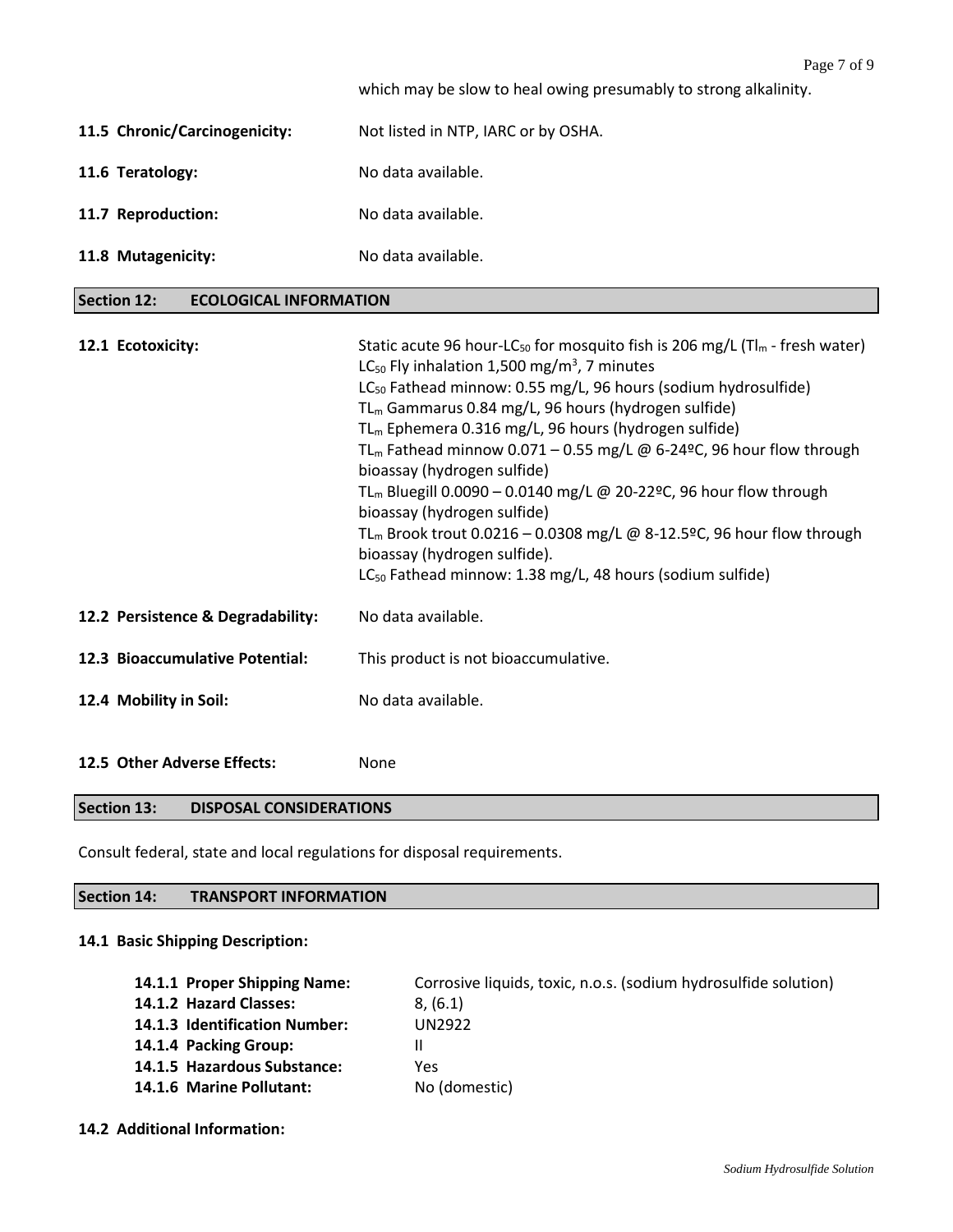# **14.2.1 Other DOT Requirements:**

|                    |                       | 14.2.1.1 Reportable Quantity: Yes<br>14.2.1.2 Placard(s):<br>14.2.1.3 Label(s): | Corrosive<br>Corrosive, toxic                           | 5,000 lbs (2,268 kg)                                              |  |
|--------------------|-----------------------|---------------------------------------------------------------------------------|---------------------------------------------------------|-------------------------------------------------------------------|--|
|                    |                       | 14.2.2 USCG Classification:                                                     | Class – caustics                                        | Chris Code: SHR                                                   |  |
|                    |                       | 14.2.3 International Transportation:                                            |                                                         |                                                                   |  |
|                    | 14.2.3.1 IMO:         |                                                                                 | Marine Pollutant)                                       | Corrosive liquids, toxic, n.o.s. (sodium hydrosulphide solution - |  |
|                    | 14.2.3.2 IATA:        |                                                                                 | Corrosive liquids, toxic, n.o.s. (sodium hydrosulphide) |                                                                   |  |
|                    |                       | 14.2.3.3 TDG (Canada):                                                          | Corrosive liquids, toxic, n.o.s. (sodium hydrosulphide) |                                                                   |  |
|                    |                       | 14.2.3.4 ADR (Europe):                                                          | Corrosive liquids, toxic, n.o.s. (sodium hydrosulphide) |                                                                   |  |
|                    |                       | 14.2.3.5 ADG (Australia):                                                       |                                                         | Corrosive liquids, toxic, n.o.s. (sodium hydrosulphide)           |  |
|                    |                       | 14.2.4 Emergency Response Guide:                                                | 154                                                     |                                                                   |  |
|                    | 14.2.5 ERAP - Canada: |                                                                                 | <b>Yes</b>                                              |                                                                   |  |
|                    |                       | 14.2.6 Special Precautions:                                                     | Not applicable                                          |                                                                   |  |
| <b>Section 15:</b> |                       | <b>REGULATORY INFORMATION</b>                                                   |                                                         |                                                                   |  |

# **15.1 U.S. Federal Regulations:**

| 15.1.1 OSHA:                                  | This product is considered hazardous under the criteria of the<br>Federal OSHA Hazard Communication Standard (29 CFR<br>1910.1200). |                                                                                |                                                                                                    |                                 |
|-----------------------------------------------|-------------------------------------------------------------------------------------------------------------------------------------|--------------------------------------------------------------------------------|----------------------------------------------------------------------------------------------------|---------------------------------|
| 15.1.2 TSCA:                                  | Product is contained in USEPA Toxic Substance Control Act<br>Inventory.                                                             |                                                                                |                                                                                                    |                                 |
| <b>15.1.3 CERCLA:</b>                         | <b>Reportable Quantity</b>                                                                                                          | Yes                                                                            | 5,000 lbs (2,268 kg)                                                                               |                                 |
| 15.1.4 SARA Title III:                        |                                                                                                                                     |                                                                                |                                                                                                    |                                 |
| 15.1.4.1 Extremely Hazardous Substance (EHS): |                                                                                                                                     | No                                                                             |                                                                                                    |                                 |
| 15.1.4.2 Section 312 (Tier II) Ratings:       |                                                                                                                                     | Immediate (acute)<br>Fire<br>Sudden Release<br>Reactivity<br>Delayed (chronic) |                                                                                                    | Yes<br>Yes<br>No.<br>Yes<br>No. |
| 15.1.4.3 Section 313 (FORM R):                |                                                                                                                                     |                                                                                | No, however a release of NaHS may<br>include a release of hydrogen sulfide<br>which is reportable. |                                 |